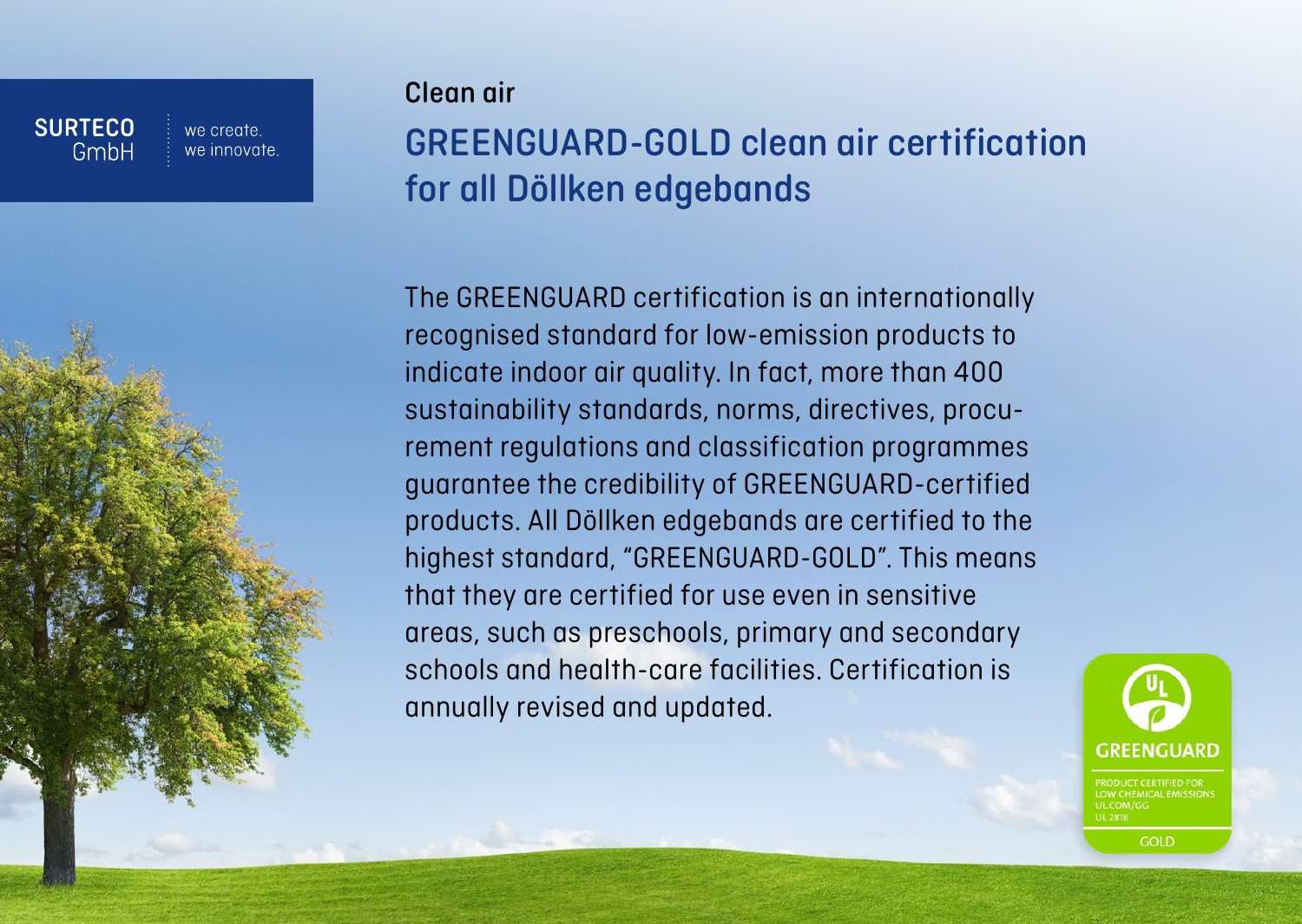#### **SURTECO** GmhH

we create we innovate

### Conservation of resources through "closed loop" recycling

SURTECO GmbH pursues a "zero waste" production goal. Thus, our highest priority is the conservation of resources. All waste produced in the manufacture of plastic edgebands (plastics and printing inks) is collected and sorted by material, processed as much as possible and mechanically recycled in-house. The targeted use of secondary raw materials closes the materials cycle, saves resources and minimises the production of waste.

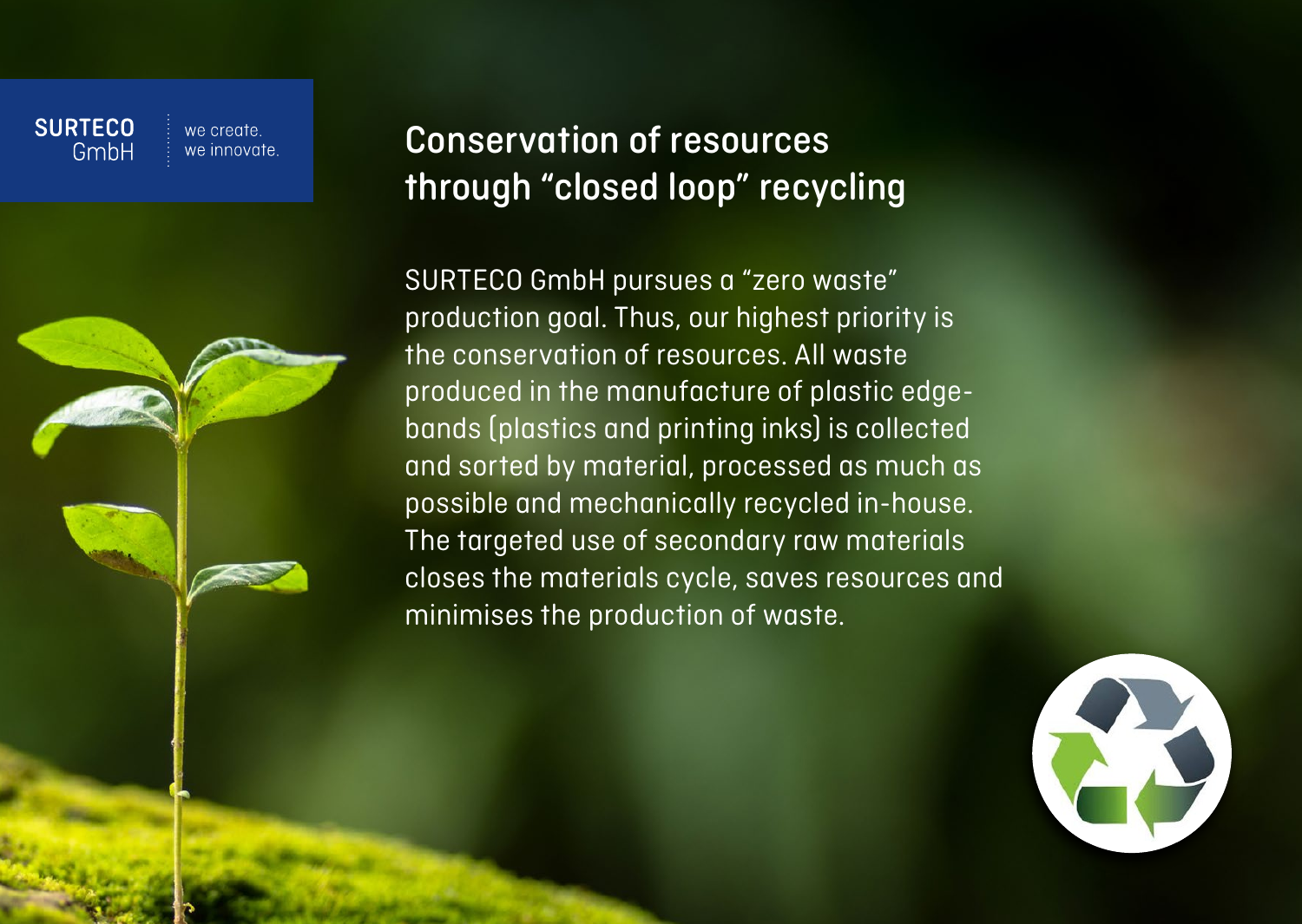



SURTECO GmbH generates a wide range of life cycle assessments for its products and thus obtains reliable data on all the effects on the local, regional and global environment. In this way Döllken edgebands are constantly optimised, new materials evaluated, emissions reduced and resources conserved. Sustainable innovations such as ABS edgebands, which reduce CO2 emissions and save energy and fresh water, are generated.